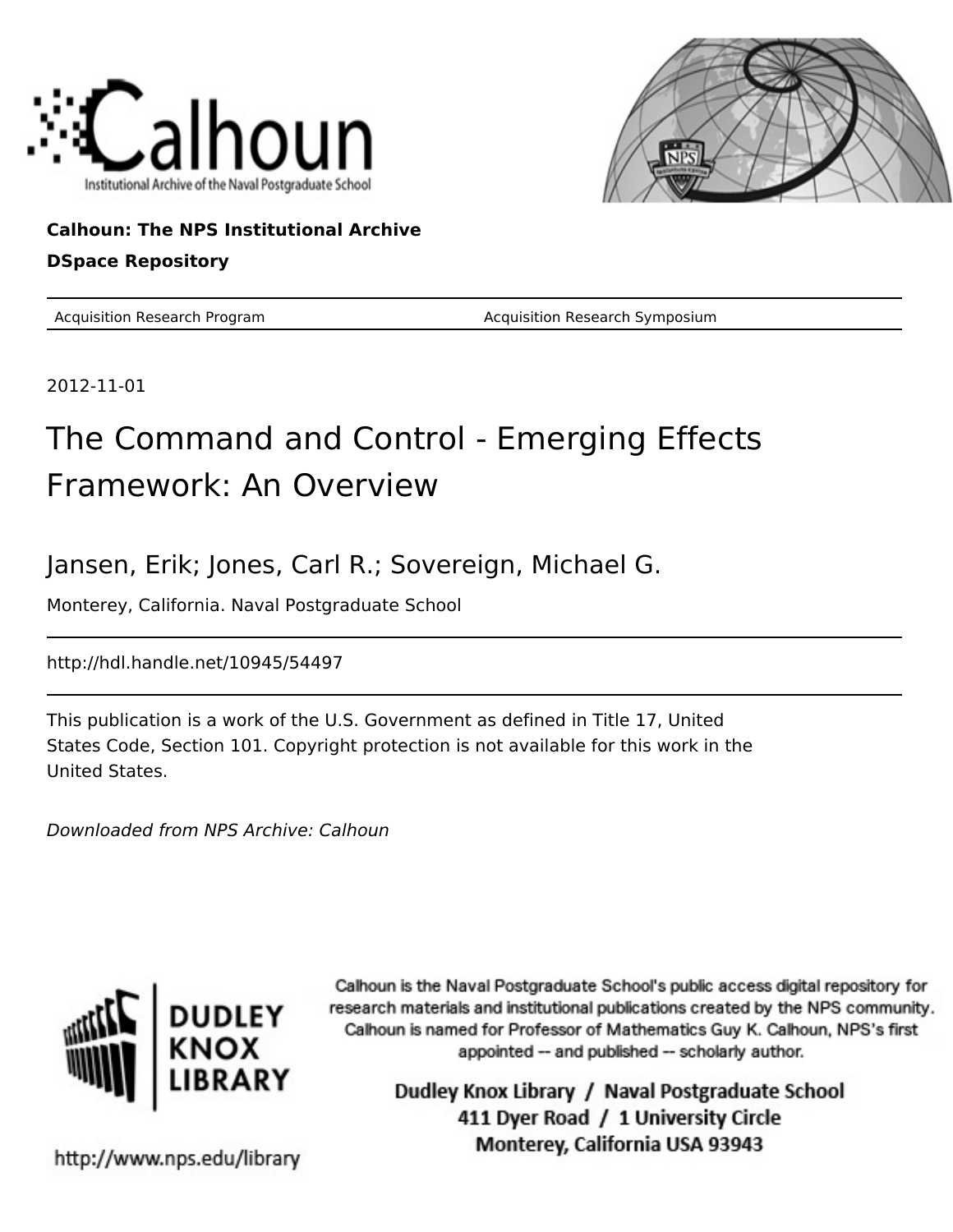# **THE COMMAND AND CONTROL – EMERGING EFFECTS FRAMEWORK: AN OVERVIEW**

Submitted to the C2 Decision Making and Cognitive Analysis Track

by

Dr. Erik Jansen Department of Information Sciences Graduate School of Operations and Information Sciences Naval Postgraduate School Monterey, California, 93943 (831) 656-2623 ejansen@nps.navy.mil Fax: (831) 656-3679

Professor [Emeritus] Carl R. Jones Department of Information Sciences Graduate School of Operations and Information Sciences Naval Postgraduate School Monterey, California, 93943 (831) 656-2995 crjones@nps.navy.mil Fax: (831) 656-3679

Professor [Emeritus] Michael G. Sovereign Department of Information Sciences Graduate School of Operations and Information Sciences Naval Postgraduate School Monterey, California, 93943 (831) 656-3008 mgsovere@nps.navy.mil Fax: 831,656,3679

POC: Dr. Erik Jansen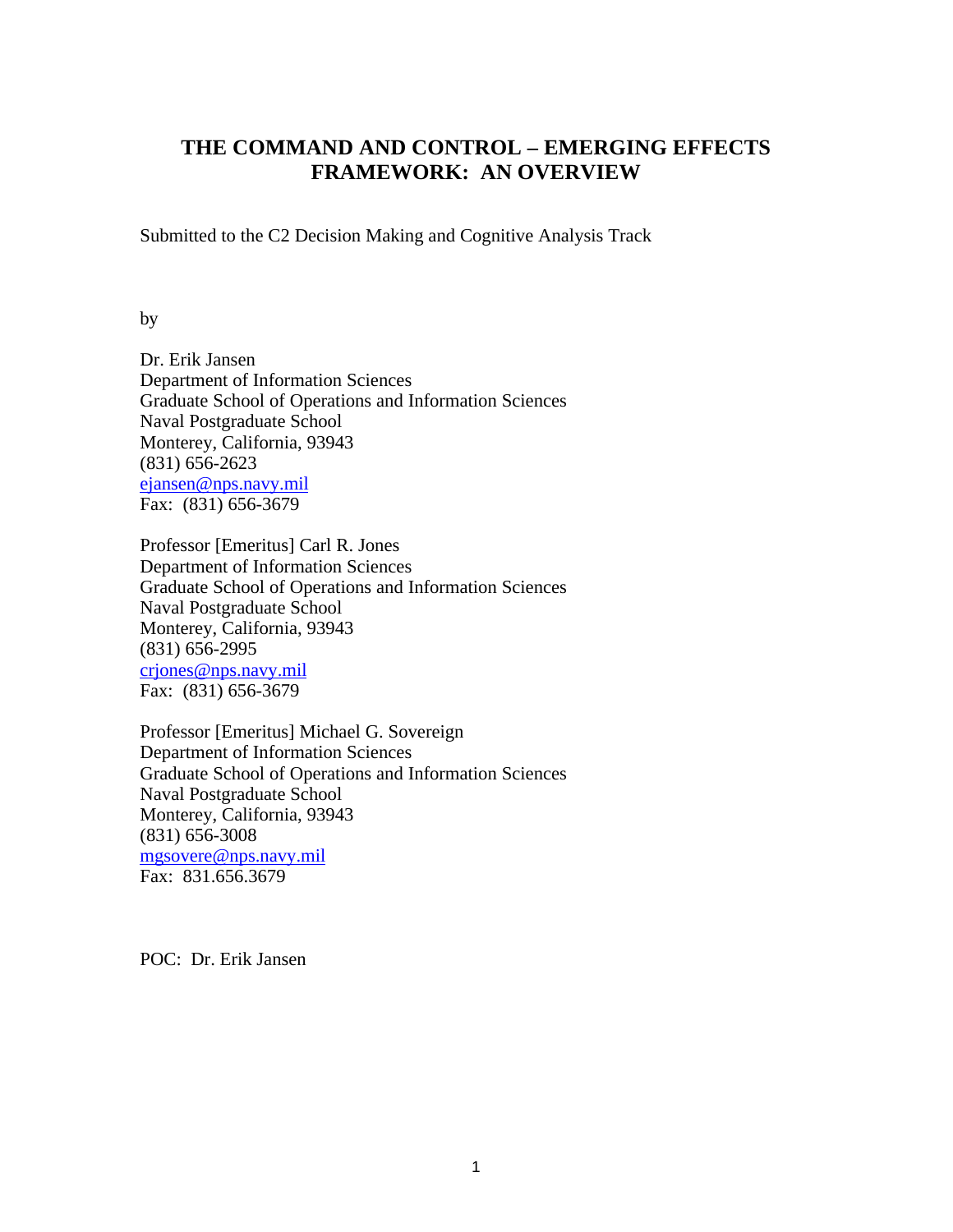| <b>Report Documentation Page</b>                                                                                                                                                                                                                                                                                                                                                                                                                                                                                                                                                                                                                                                                                                                                                                                                                                   |                                                                    |                              | Form Approved<br>OMB No. 0704-0188                 |                                  |                           |
|--------------------------------------------------------------------------------------------------------------------------------------------------------------------------------------------------------------------------------------------------------------------------------------------------------------------------------------------------------------------------------------------------------------------------------------------------------------------------------------------------------------------------------------------------------------------------------------------------------------------------------------------------------------------------------------------------------------------------------------------------------------------------------------------------------------------------------------------------------------------|--------------------------------------------------------------------|------------------------------|----------------------------------------------------|----------------------------------|---------------------------|
| Public reporting burden for the collection of information is estimated to average 1 hour per response, including the time for reviewing instructions, searching existing data sources, gathering and<br>maintaining the data needed, and completing and reviewing the collection of information. Send comments regarding this burden estimate or any other aspect of this collection of information,<br>including suggestions for reducing this burden, to Washington Headquarters Services, Directorate for Information Operations and Reports, 1215 Jefferson Davis Highway, Suite 1204, Arlington<br>VA 22202-4302. Respondents should be aware that notwithstanding any other provision of law, no person shall be subject to a penalty for failing to comply with a collection of information if it<br>does not display a currently valid OMB control number. |                                                                    |                              |                                                    |                                  |                           |
| <b>1. REPORT DATE</b><br>2002                                                                                                                                                                                                                                                                                                                                                                                                                                                                                                                                                                                                                                                                                                                                                                                                                                      |                                                                    | 2. REPORT TYPE               |                                                    | <b>3. DATES COVERED</b>          | 00-00-2002 to 00-00-2002  |
| <b>4. TITLE AND SUBTITLE</b>                                                                                                                                                                                                                                                                                                                                                                                                                                                                                                                                                                                                                                                                                                                                                                                                                                       |                                                                    |                              | <b>5a. CONTRACT NUMBER</b>                         |                                  |                           |
| The Command and Control - Emerging Effects Framework: An<br><b>Overview</b>                                                                                                                                                                                                                                                                                                                                                                                                                                                                                                                                                                                                                                                                                                                                                                                        |                                                                    |                              | <b>5b. GRANT NUMBER</b>                            |                                  |                           |
|                                                                                                                                                                                                                                                                                                                                                                                                                                                                                                                                                                                                                                                                                                                                                                                                                                                                    |                                                                    |                              | 5c. PROGRAM ELEMENT NUMBER                         |                                  |                           |
| 6. AUTHOR(S)                                                                                                                                                                                                                                                                                                                                                                                                                                                                                                                                                                                                                                                                                                                                                                                                                                                       |                                                                    |                              |                                                    | <b>5d. PROJECT NUMBER</b>        |                           |
|                                                                                                                                                                                                                                                                                                                                                                                                                                                                                                                                                                                                                                                                                                                                                                                                                                                                    |                                                                    |                              | <b>5e. TASK NUMBER</b>                             |                                  |                           |
|                                                                                                                                                                                                                                                                                                                                                                                                                                                                                                                                                                                                                                                                                                                                                                                                                                                                    |                                                                    |                              |                                                    | 5f. WORK UNIT NUMBER             |                           |
| 7. PERFORMING ORGANIZATION NAME(S) AND ADDRESS(ES)<br><b>Naval Postgraduate School, Department of Information</b><br><b>Sciences, Graduate School of Operations and Information</b><br>Sciences, Monterey, CA, 93943                                                                                                                                                                                                                                                                                                                                                                                                                                                                                                                                                                                                                                               |                                                                    |                              | 8. PERFORMING ORGANIZATION<br><b>REPORT NUMBER</b> |                                  |                           |
| 9. SPONSORING/MONITORING AGENCY NAME(S) AND ADDRESS(ES)                                                                                                                                                                                                                                                                                                                                                                                                                                                                                                                                                                                                                                                                                                                                                                                                            |                                                                    |                              |                                                    | 10. SPONSOR/MONITOR'S ACRONYM(S) |                           |
|                                                                                                                                                                                                                                                                                                                                                                                                                                                                                                                                                                                                                                                                                                                                                                                                                                                                    |                                                                    |                              | 11. SPONSOR/MONITOR'S REPORT<br>NUMBER(S)          |                                  |                           |
| 12. DISTRIBUTION/AVAILABILITY STATEMENT<br>Approved for public release; distribution unlimited                                                                                                                                                                                                                                                                                                                                                                                                                                                                                                                                                                                                                                                                                                                                                                     |                                                                    |                              |                                                    |                                  |                           |
| <b>13. SUPPLEMENTARY NOTES</b>                                                                                                                                                                                                                                                                                                                                                                                                                                                                                                                                                                                                                                                                                                                                                                                                                                     | 2002 Command and Control Research and Technology Symposium (CCRTS) |                              |                                                    |                                  |                           |
| 14. ABSTRACT                                                                                                                                                                                                                                                                                                                                                                                                                                                                                                                                                                                                                                                                                                                                                                                                                                                       |                                                                    |                              |                                                    |                                  |                           |
| <b>15. SUBJECT TERMS</b>                                                                                                                                                                                                                                                                                                                                                                                                                                                                                                                                                                                                                                                                                                                                                                                                                                           |                                                                    |                              |                                                    |                                  |                           |
| <b>16. SECURITY CLASSIFICATION OF:</b>                                                                                                                                                                                                                                                                                                                                                                                                                                                                                                                                                                                                                                                                                                                                                                                                                             |                                                                    |                              | 17. LIMITATION OF                                  | 18. NUMBER                       | 19a. NAME OF              |
| a. REPORT<br>unclassified                                                                                                                                                                                                                                                                                                                                                                                                                                                                                                                                                                                                                                                                                                                                                                                                                                          | b. ABSTRACT<br>unclassified                                        | c. THIS PAGE<br>unclassified | <b>ABSTRACT</b>                                    | OF PAGES<br>16                   | <b>RESPONSIBLE PERSON</b> |

**Standard Form 298 (Rev. 8-98)**<br>Prescribed by ANSI Std Z39-18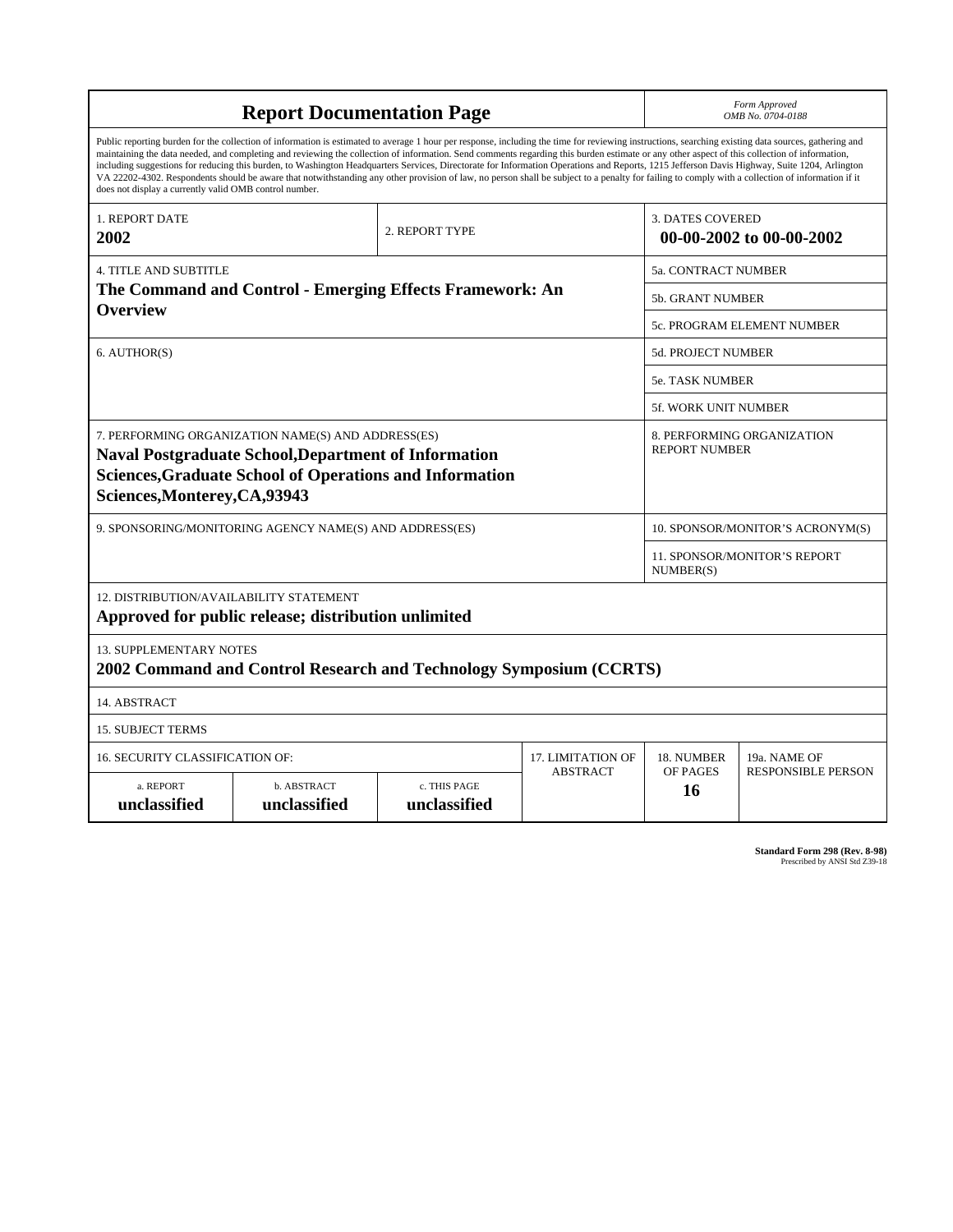## **THE COMMAND AND CONTROL – EMERGING EFFECTS FRAMEWORK: AN OVERVIEW**

**Erik Jansen** ejansen@nps.nav.mil

 $\overline{\phantom{a}}$ 

**Carl R. Jones** crjones@nps.navy.mil

**Michael G. Sovereign** msovereign@nps.navy.mil

Department of Information Sciences Naval Postgraduate School Monterey, California,  $93943^1$ 

#### **Abstract**

The Command and Control – Emerging Effects (C2E2) framework describes a military force in an ecology of conflict and cooperation. The force's actions impact others, generating effects in a co-evolutionary process of emergent behavior patterns. The military force uses problem-focused processes to identify, solve, and implement its chosen solutions. Its organizational logic is the force-wide logic of its domain-specific, problem-focused processes. Its organizational architecture comprises the organizational logic with specifications for each logical task, roles for performing both manpower and technical tasks, incentives and coordination mechanisms, and structuring of tasks and roles into organizational units. Assigning resources (personnel and technical systems) to these roles and adjusting for role maladaptations requires control-coordination processes. These control-coordination processes, the science of C2, provide an infrastructure, (a "surface") on which the command process (the art of C2) operates. The command process involves a dialogue of deciding, leading, and interpreting among the commanders in the chain of command. The interactions engendered by the dialogue generate forcewide sensemaking processes and action capabilities that are the means for evolutionary adaptation to the ecology. The capability employs the adoption of a strategic posture and an operating point in the space of strategic fitness dimensions (edges).

#### **INTRODUCTION**

Rapid, significant changes are currently ubiquitous, including changes in the sciences that contribute to our understanding of military forces. Advances in organizational science and the science of complex adaptive systems can inform our understanding of military forces. We propose a Command and Control – Emerging Effects (C2E2) framework that incorporates new constructs and models, while building on past concepts (e.g., the fog of war, friction, risk, uncertainty and time-compressed operations). In this framework, the focal military force is embedded in an ecology of conflict and cooperation. Internally, the military force comprises control-coordination processes, which include the infrastructure of tactics, techniques, and procedures that provide a means for a commander's "exercise [of] authority and direction". As noted in Joint Vision 2020, these control-coordination processes are the science of command and control. The art of command and control is embodied in the command process in which commanders engage in a dialogue of deciding, leading and collaboration with superiors, subordinates,

<sup>&</sup>lt;sup>1</sup> The authors thank the Naval Postgraduate School Institute for Joint Warfare Analysis for partial support for this research.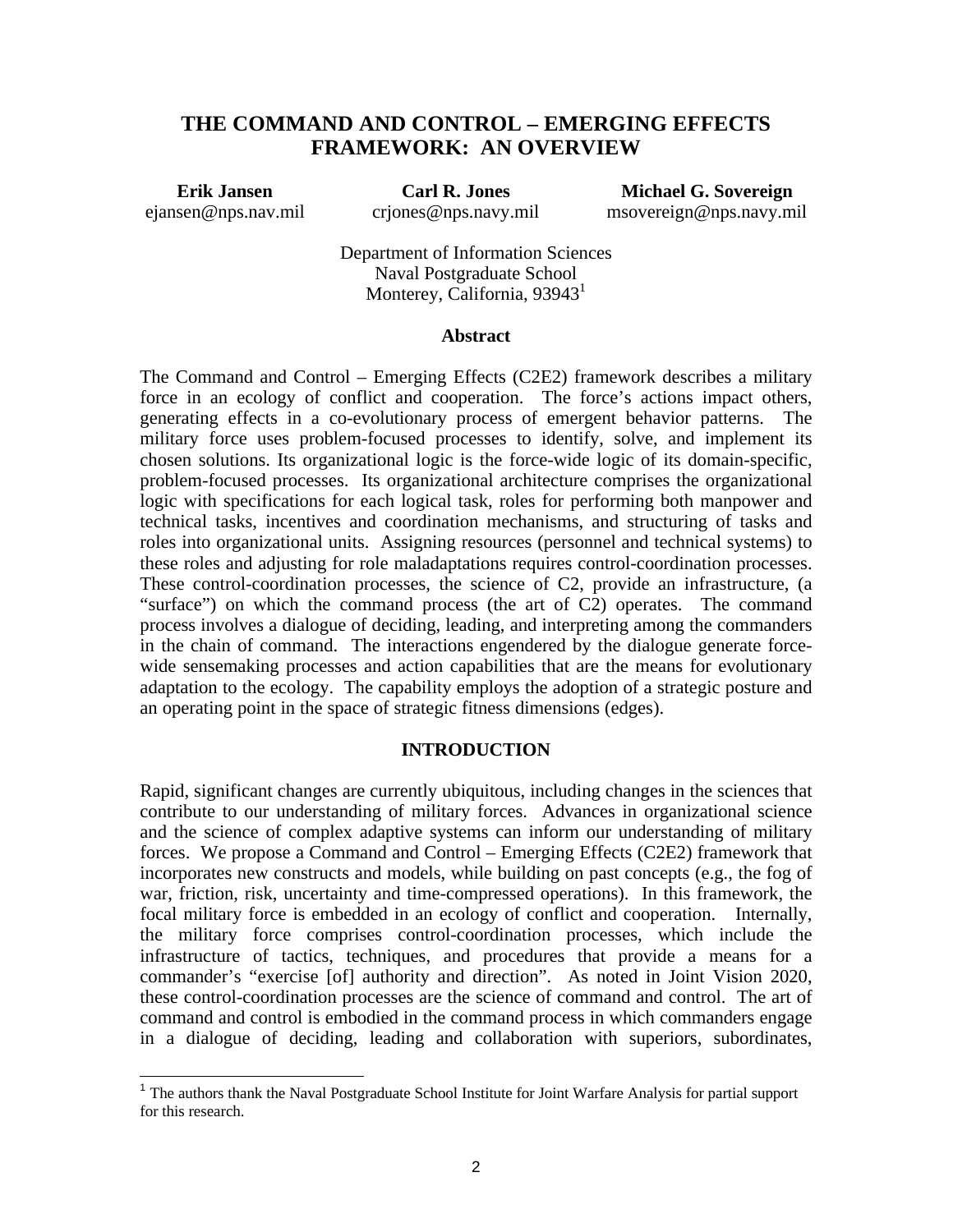supporting commanders, and coalition partners. Metaphorically, the command process "rides" on the "surface" of control and coordination processes; it may thus "substitute" to some degree for maladaptations or failures in these processes.

The paper focuses first on the ecology of conflict and cooperation. Then, the discussion turns to internal operations, focusing on construct definitions. The military forces' control-coordination processes are considered before turning to the command process. The paper ends with a conceptual foundation for a commander to cope (be fit and mission successful) in an ecology of conflict and cooperation.<sup>2</sup>

## **THE ECOLOGY OF CONFLICT AND COOPERATION**

A military force, such as a Joint Task Force, is a participant in an ecology of conflict and cooperation (hereafter the ecology). This ecology comprises individuals and organizations, which can be classified as friends, foes, or neutrals, situated in a physical environment. Friends include coalition partners, supporting organizations, and supported organizations. Foes include direct adversaries, adversary supporters, and long-term competitors. Neutrals include nation states, non-governmental organizations, the media, international organizations, and other organizations not involved in the conflict. These participants are called agents.

This ecology evolves through the mutual interactions of complex adaptive agents. Each of the agents, usually an organization, searches and seeks to achieve fitness within its ecology. From the agent's perspective, fitness ideally is identified with mission accomplishment. Searching and seeking ecological fitness involves problem identification, solution, and solution implementation. Agents are problem processors using problem-focused processes that begin with incomplete information and then, through sensemaking, develop a representation of the ecology. The sensemaking process is influenced by the organization's history and traditions. Based on its representations, courses of action are assessed, and, in the face of risk and uncertainty, one is chosen. The selected action is then implemented, impacting others in the ecology. During this process, agents anticipate other agents' actions, with each behaving strategically with respect to the others.

The impacts on other agents may be kinetic, psychological, or cybernetic. These impacts, in turn, generate effects in the internal operations of each of the agents. This "ecological cycle" continues as interaction processes proceed over time. Emerging from these interactions are broad behavioral patterns (e.g. maneuvers in space and time). Participants generally and imperfectly perceive these ecological patterns.

Ecological behavior can be analyzed in terms of equilibria, stability, and time-path. Notionally, equilibrium is characterized by "everything" being in balance: physical flows, human decision-making, and the actions taken by participants. In terms of decision making, an equilibrium occurs when there is no action that can be taken to

1

<sup>&</sup>lt;sup>2</sup> This short exposition of the C2E2 framework focuses on major factors and their relationships. For ease of readability and to meet page constraints, only a book bibliography is provided with the most influential marked with an asterisk. A fully referenced version with figures is available from the authors. A book is in preparation.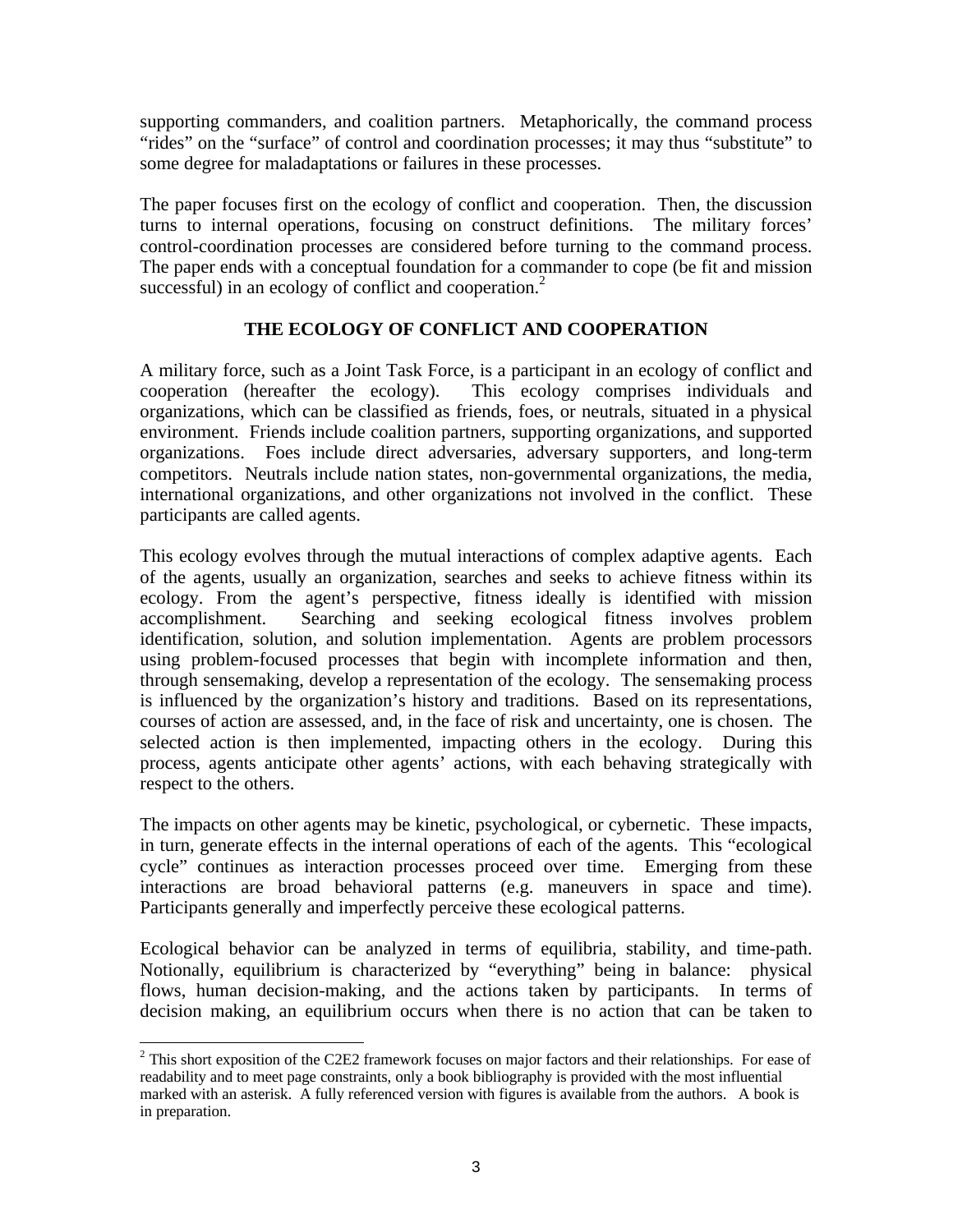improve the agent's ecological fitness, using that agent's own mission success criterion. This is Nash equilibrium. Stability refers to time-path behavior that returns the ecology to equilibrium. Stability can be local (that is, near an equilibrium) or global. Time-path behavior involves the complete story of the ecology as it evolves through time.

There are time-periods when little change occurs in these patterns and the agents "smoothly" adjust to one another. This ecological behavior is near equilibrium and locally stable. Each agent, while considering strategic behavior by other agents, operates through established routines with explicit and tacit decision rules that bound the range of possible actions. Other time-periods are turbulent, and the agents have difficulty adjusting to one another. Each agent, behaving strategically, searches to properly frame and make sense of its problems and enact its chosen solutions. Operations then are nonroutine; they are fast paced, unpredictable, and exciting. Traditional decision rules are inadequate. Self-organization may be observed. "Butterfly" effects can occur per the old folk saying, "For want of the nail, the shoe was lost; for want of the shoe, the horse was lost…." A power law governs the magnitude and frequency of such turbulent periods. Small-scale changes are frequent, while large-scale changes are rare. This is "punctuated equilibrium". Note that ecological, time-path behavior may result in some agents exiting the ecology; all agents are not necessarily successful.

Overall, the ecology of conflict and cooperation evolves through interactions of strategically behaving agents, each seeking individual mission success (ecological fitness). Each agent uses internal, problem-focused processes that observe and develop representations of the ecology, and they decide on and implement courses of action. Ecological behavior can be analyzed in terms of equilibria, stability, and time path.

In some cases the ecology is characterized by a reduced set of parameters, such as complexity, dynamics (change), or hostility. These parameters then are used to study the actions of an agent, contingent on these parameters, with a local agent's view of equilibrium, stability, and time-path.

## *COMMAND AND CONTROL AND RELATED CONCEPTS*

The various doctrinal definitions of "command and control" include (1) the core notion of "the exercise of authority and direction"; (2) a set of functions ("planning, directing, coordinating, and controlling"); and (3) a set of means ("personnel, equipment, communications, facilities, and procedures"). JV 2020 refers to command as the art and control as the science of command and control.

These ideas are the basis for the C2E2 generalization. Command as an art is the exercise of authority and direction. Control is viewed as an infrastructure, the set of processes that implement the functions ("planning, directing, coordinating, and controlling") using the means ("personnel, equipment, communications, facilities, and procedures"). In the C2E2 framework, the first is called the command process and the second the controlcoordination processes. Command is a necessary hierarchical process for directing, leading, and collaborating. The art of command is most clearly revealed by the reality that it is a human process involving experience, intuition, judgment, and interpersonal and organizational competencies in a unique context requiring extensive tacit knowledge.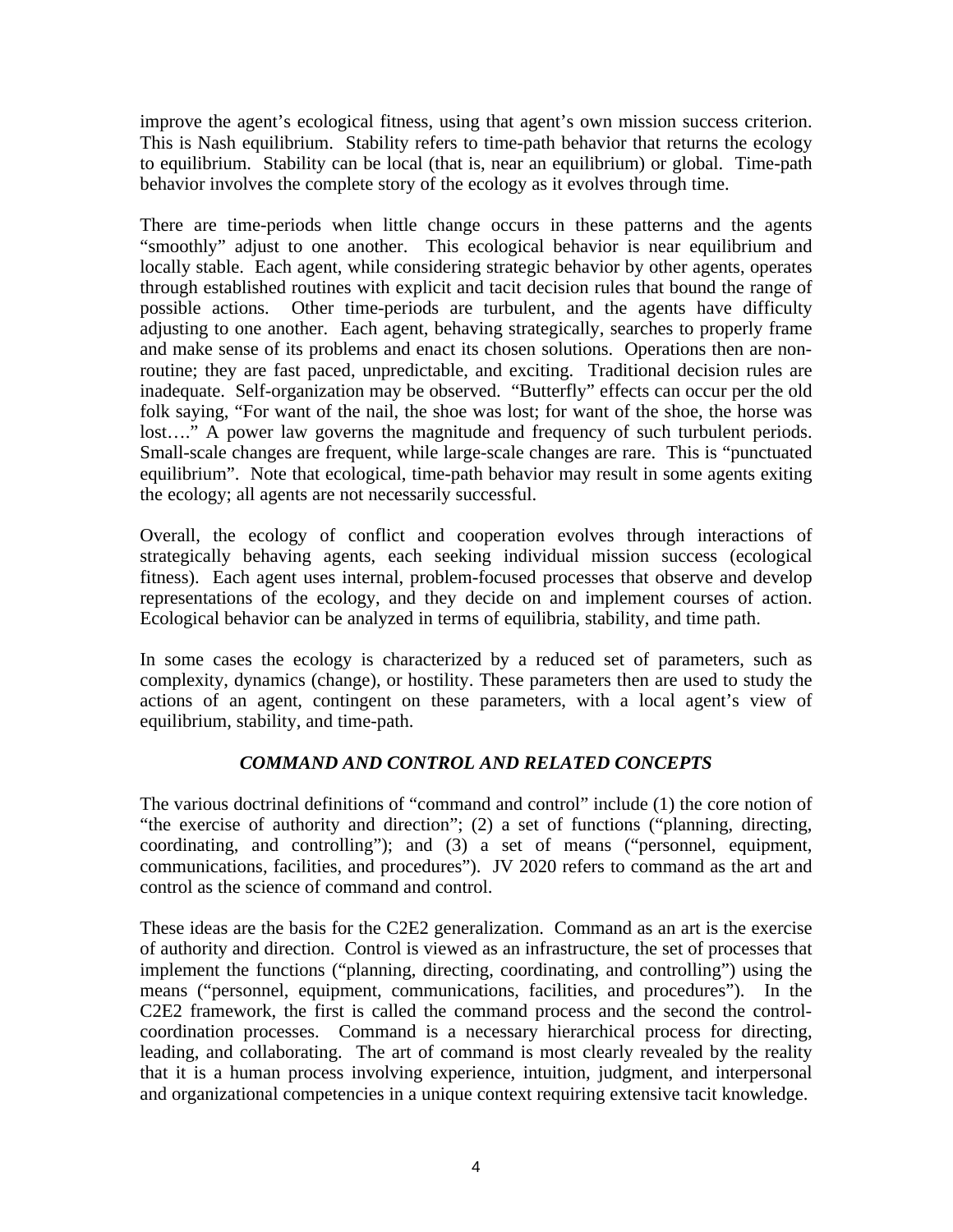The processes referred to in the definition of command and control initially were formalized by Col. John Boyd (USAF) as the Observe, Orient, Decide, and Act (OODA) loop. This OODA loop is a process that comprises tasks (e.g. Observe is a task). More generally, it is a process that identifies problems (sensemaking), solves them, and implements the solution (e.g., maneuvering and shooting in space and time). In the C2E2 framework, these are called problem-focused processes (PFP). The sequence of OODA tasks can be expanded to sensing, processing, situation assessing and interpreting (sensemaking), problem identifying, alternative solution generating, deciding, implementing, and maneuvering and shooting in space and time (firing). Ecological interaction occurs through sensing and firing. Sensing is of collectible data in the ecology. Maneuvering and shooting in space and time generate impacts on other agents and hence on the total ecology.

The operational architecture, system architecture, and technical architecture of the Joint Technical Architecture serve as another basis for the C2E2 framework. The technical systems (e.g. C4ISR) in the military force are described in terms of the system and technical architectures. Platforms are an overlay on the system architecture. The operational architecture can be interpreted as an organizational structure comprising assigned personnel and equipment, operating processes (tactics, techniques, procedures) that perform planning, directing, coordinating, and controlling functional tasks, as well as maneuvering and shooting in space and time. This represents the control side of the science of command and control (JV 2020). The C2E2 framework generalizes this idea to the control-coordination processes, which provide the infrastructure of problemfocused processes needed to "exercise authority and direction".

## *THE MILITARY FORCE AS AN AGENT*

To achieve ecological fitness, the military force functions as a problem processor. Problem processing is accomplished by organizing the military force into domainspecific problem-focused processes (e.g. air defense). This organizing process generates an infrastructure of control-coordination processes and a command process. The conventional characteristics of unity of effort and consistent execution are obtained mostly by the control-coordination processes. The characteristics of adaptation in ecology of conflict and cooperation is mostly obtained through the command process. The control-coordination processes are discussed first.

Analytically a military force's control-coordination processes involve an organizational logic and organizational architecture. The organizational logic is the military forces' mission (central problem to be solved) and the associated solution processes. This enterprise-level logic is disaggregated to domain-specific problem-focused processes (e.g. air defense), including the logical interdependencies among the domain-specific problem-focused processes. The organizational architecture comprises the organizational logic with (1) a description of how the individual process tasks will be performed including the roles with their manpower and technical systems requirements and (2) the control-coordination needed to cope with the inherent risk and uncertainty involved. The organizational architecture together with assigned resources (human and technical systems) forms the control-coordination processes. They are discussed in turn.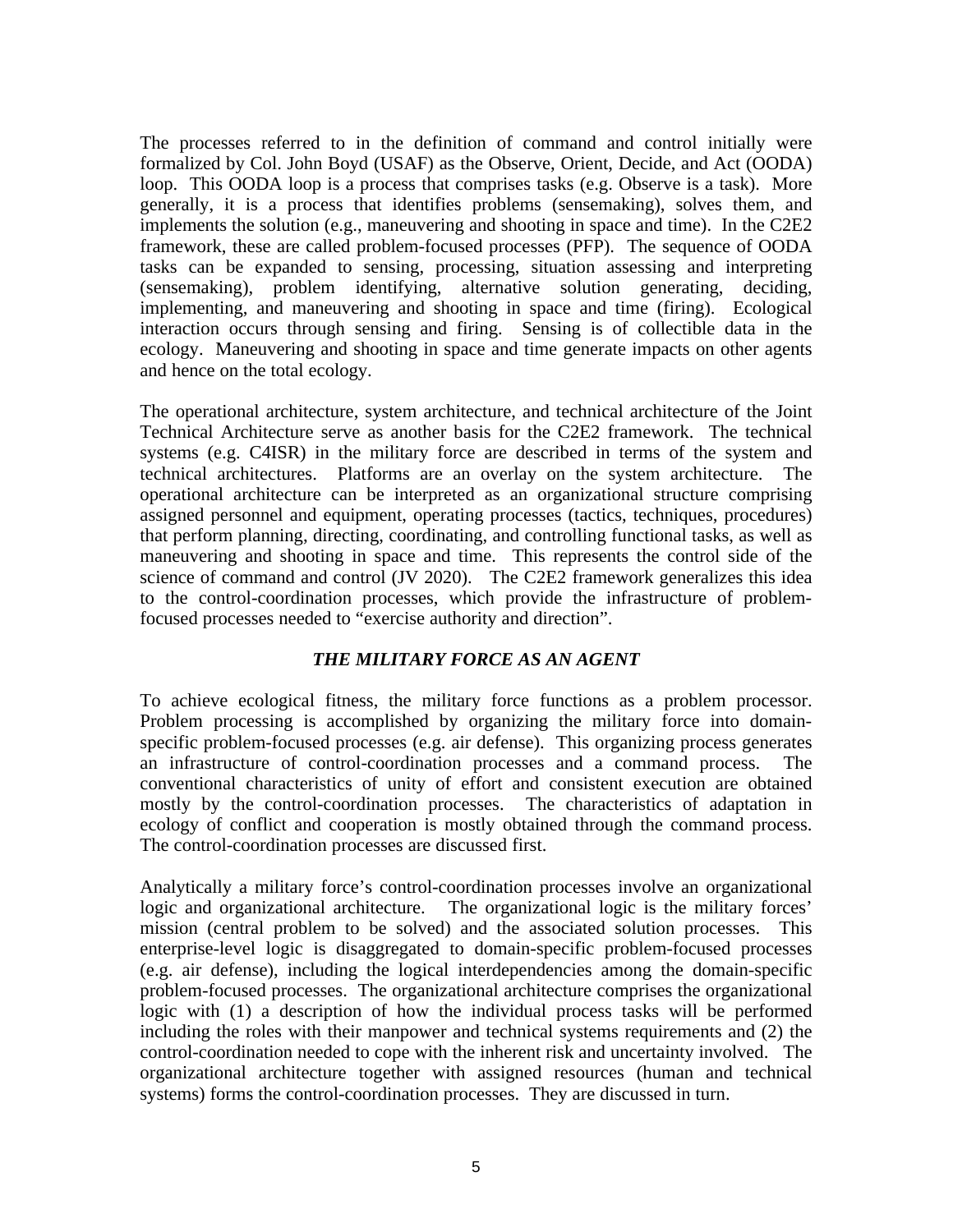#### *THE ORGANIZATIONAL LOGIC*

At the enterprise level, there is a mission problem and an associated, generalized OODA process. This is the enterprise-level, problem-focused process. Disaggregation is used to develop domain-specific subproblems (with associated solution processes), as well as the logical interdependencies among the subproblems and their associated solution processes. This disaggregated, hierarchical structure of problems and solution processes (distributed problem solving) is called the process aggregation hierarchy and defines the organizational logic. For example, a process aggregation hierarchy could include a fire support process at the top level and the firing of an artillery piece process at the bottom task level. The levels are named (from the bottom): task, module, bundle, group, area, and macro-logic. The distinction among data, information, and knowledge is incorporated into the organization logic with a description for each variable involved. Risk and uncertainty are present at all levels of the process aggregation hierarchy. These ideas generalize the concepts associated with the Universal Joint Task List (UJTL).

A problem-focused process is associated with a specific problem in a specific knowledge domain at every level of the process aggregation hierarchy. A problem is simply a misfit between a goal(s) and the current situation as understood by sensemaking. Each problem structurally comprises (1) an evaluation criterion; (2) a relationship between inputs and outputs; (3) constraints; and (4) decision variables. Associated with each problem is a solution procedure (process) that searches the specific knowledge domain using either an algorithm or a heuristic. For the military force as a whole, algorithms are rare.

Problem-focused processes can be characterized in many dimensions. Of importance for the C2E2 model are (1) the analyzability of the problem and the solution process; (2) the variability of the process output (*ceteris paribus*); and (3) complexity. Traditional names based on the analyzability and variability characteristics are shown in Table 1.

| Analyzability | Variability   |             |
|---------------|---------------|-------------|
|               | $_{\rm{LOW}}$ | High        |
| High          | Routine       | Engineering |
| Low           | Craft         | Nonroutine  |

Table 1 Traditional Problem-Focused Process Names

Complexity is a dimension of importance. The notion of complexity involves difficulty in identifying, solving, and implementing chosen solutions. Cognitive complexity focuses on the solution process, particularly using algorithmic information complexity measures. Relational complexity focuses on the interrelatedness of the process tasks. This is sometimes discussed in terms of task coupling. Finally, variety complexity focuses on the number of different types of process outputs. For example, a routine process has low variety, cognitive, and relational complexity. They are said to exhibit low overall complexity. Nonroutine processes are the opposite.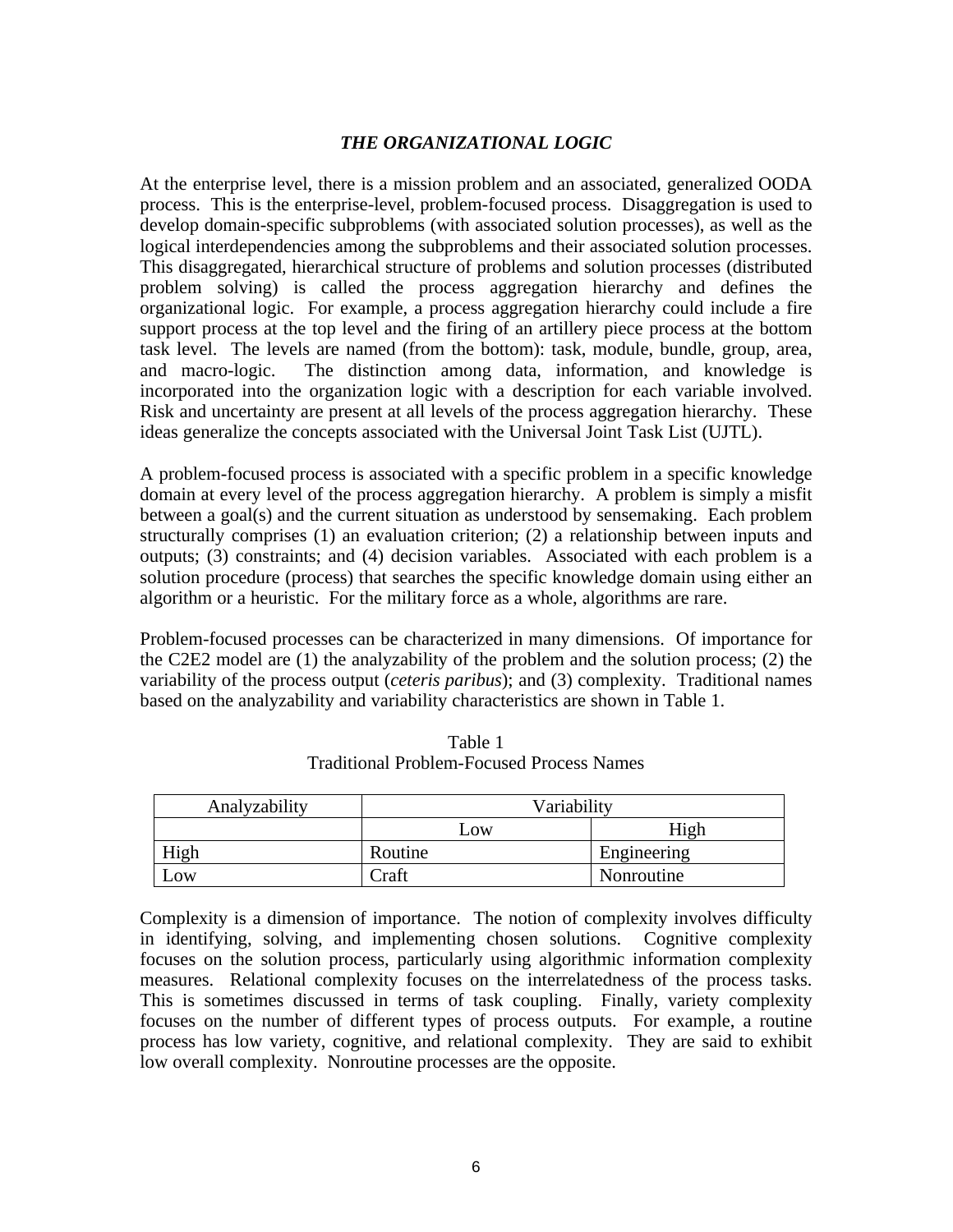Problems may be categorized spatially, temporally, physically, functionally, by product or service produced, by resources, and computationally. The spatial, temporal and physical categories are well known and are not discussed here. The categories of product or service and resources focus on the interaction of the agent in the ecology (e.g. organizing by offense and defense). Computational categorization involves the characteristics of the process aggregation hierarchy.

As noted, subproblems and their associated solution processes (e.g., for force-wide coordinated fires) generally are logically interdependent. The interdependence categories are sequential, parallel, reciprocal (feedback), and pooled. The first three are well known, but pooled is not. It refers to the situation where many processes have a common input and that input is not consumed in the process of its use. An example is information in a database.

Selection of the "best" process aggregation hierarchy for a specific mission problem requires specification of criteria. Computational resources used are one criterion; the time to obtain an implemented solution is another.

The selected process aggregation hierarchy is implemented by organizing the military force to execute the logic. The process aggregation hierarchy must be embedded in the organized military force. The organizational logic serves as the fundamental basis for achieving unity of effort. The evaluation criterion for each subproblem ideally serve to properly set incentives for units and personnel assigned to perform specific tasks within a problem-focused process. These ideas are captured in the organizational architecture.

## *THE ORGANIZATIONAL ARCHITECTURE*

The organizational logic, with its process aggregation hierarchy, is developed into the organizational architecture by specifying the means to perform each task, and then organizing the tasks into an organizational configuration.

Each task, following the IDEF<sub> $o$ </sub> format, is described by its workflow inputs, control inputs, resource inputs, workflow outputs, and the relationship among them. The relationship is called the task transformation function, which is usually nonlinear. The task transformation function describes the content of the tasks as required by the process aggregation hierarchy logic, including criteria that measure performance of the tasks. Some of the main characteristics of interest are shown in Table 2.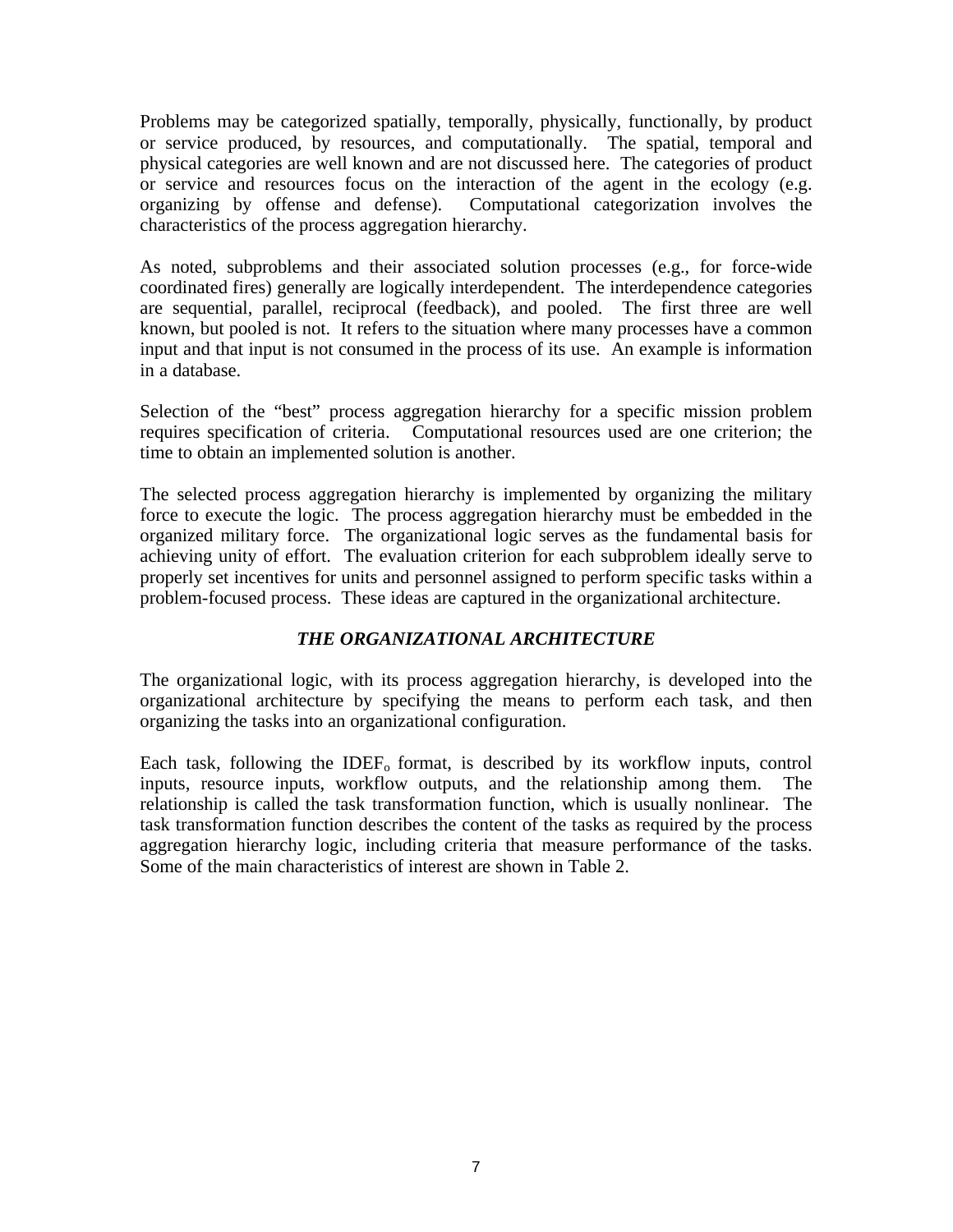| Characteristic                                   | Description                                  |
|--------------------------------------------------|----------------------------------------------|
| Scale                                            | Changes in all outputs as all inputs change* |
| Productivity                                     | Changes in one output as one input changes*  |
| Substitution                                     | Input for input, output for output*          |
| Efficiency                                       | Maximum output for a given level of inputs*  |
| Effectiveness                                    | Outputs that are ecologically fit*           |
| $\sim$ $\sim$ $\sim$ $\sim$ $\sim$ $\sim$ $\sim$ |                                              |

Table 2 Task Transformation Function Characteristics

\**Ceteris paribus*

The specifications for the task resources are the human (manpower) and technical systems (hardware and software) requirements. To distinguish these architectural descriptions from assigned real physical resources, they are called roles. The specification of a manpower role includes requisite knowledge, skills, and competencies as well as decision authority and responsibilities. For technical systems the specification includes performance requirements and capacity.

Given the organizational logic and task descriptions, the process-focused processes can be organized into organizational units with a chain of command. The first tool for this organizing task is the organization responsibility-grouping chart (ORG Chart). It is a matrix showing the manpower roles on one side and the process aggregation hierarchy tasks on the other. Each manpower role with respect to a task is either (1) not involved; (2) directly performs; (3) supervises directly performing roles; (4) performs and supervises; and/or (5) hierarchically supervises roles supervising others. The ORG Chart defines the coordination architecture and its relationship to the workflow processes of the military force; it is the executable and logical infrastructure of the military force. Six coordination mechanisms (direct supervision, mutual adjustment, standardization of input, output or process, and ideology) serve to coordinate the interdependencies. For example, resource interdependence creates a need for coordination in the form of scheduling. The result of this role – task assignment (ORG Chart) method is a chain of command and organizational units, with defined tasks, decision authorities, solution processes, and evaluation criteria (incentive schema). The traditional organizational configurations (types) that emerge are: simple, functional, divisional, matrix, machine bureaucracy, ad hoc, and professional bureaucracy. Structuring the organization logic into a chain of command and units results in the organizational architecture. It is the fundamental architecture for the command and control-coordination processes and is based on organizational and physical science.

#### *THE CONTROL- COORDINATION PROCESSES*

An organizational architecture resourced with personnel and technical systems is an operational architecture. These human and technical resources functioning in their roles can generate unanticipated consequences and maladaptations. For example, the planned, "to be" architecture with its role specifications may not be resource or incentive feasible. Individuals assigned to command or other roles may have personal goals that are not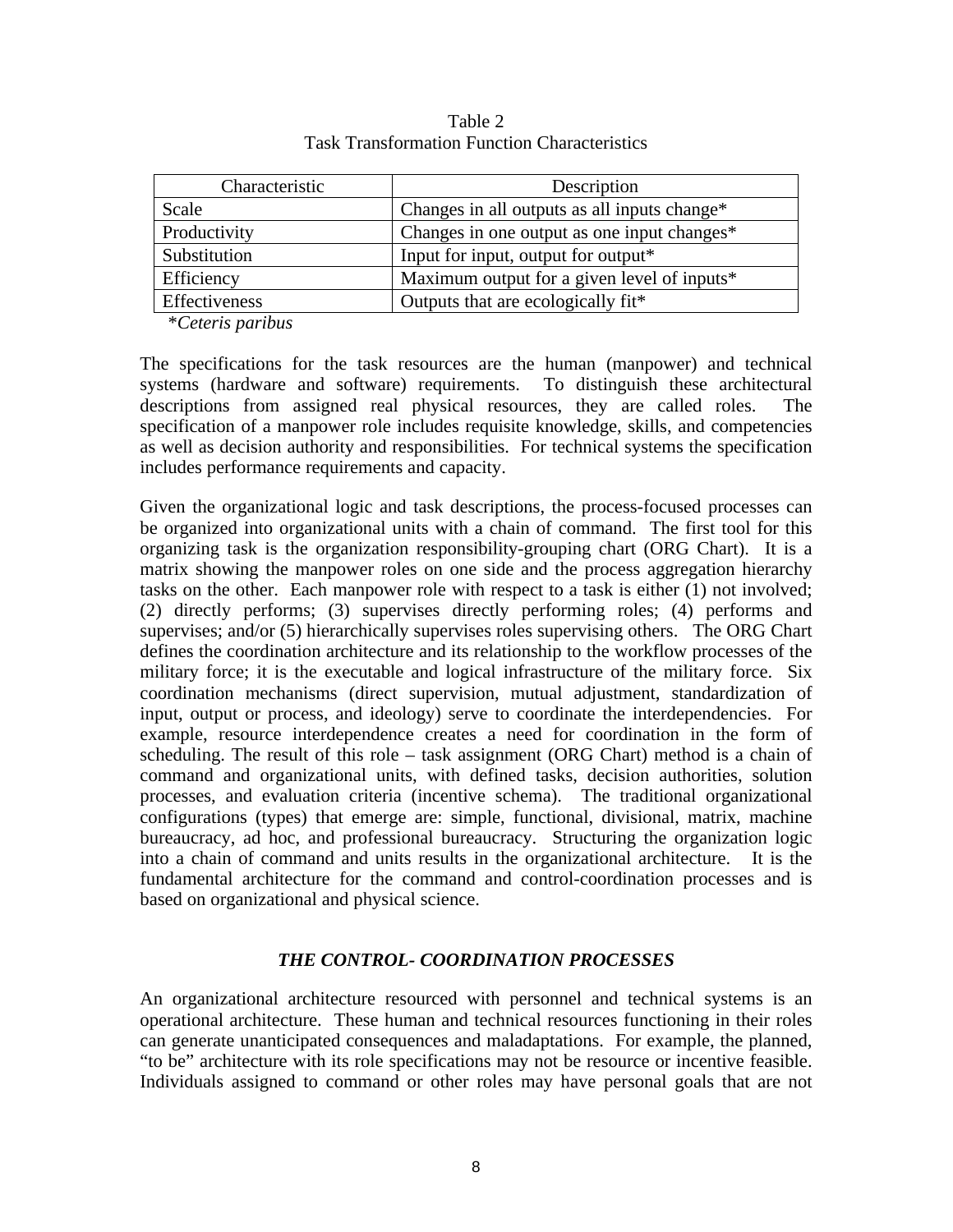synchronized with the organization's mission and goals. This incentive compatibility problem creates the need for additional coordination.

Incentive compatibility, sometimes called "careerism", can be a serious problem in organizations. An analytical approach to understanding the problem is called agency theory (or principal-agent theory). The supervisor may be viewed as the principal, and the supervisee as the agent. The agent has information unavailable to the principal (information asymmetry). The incentive problems include the following. (1) What incentive structure will generate agent behavior exactly like the behavior that would be chosen by the principal in the same circumstances? (2) How should risk be shared? The C2E2 framework incorporates understanding of potential agency problems.

Interdependence can arise from various sources. In terms of organizational logic and organizational architecture, coordination techniques are "designed in" as needed. When resources are assigned, adaptation may be needed, given that resources may not satisfy role specifications. For example, if a resource with an overall capacity constraint is assigned to multiple roles, resource interdependence occurs. This interdependence must be coordinated. In addition, the ecology can present unanticipated problems. Some assigned human resources may not match role specifications. The result is the need to coordinate in reassigning personnel or to change the organization logic. These maladaptation interdependencies must be coordinated by one or more of the six coordination techniques already noted. For example, scheduling can coordinate resource interdependence. Scheduling can be accomplished by assigning the coordination task to the direct supervisor (chain of command) of all the resource interdependent tasks, which sometimes occurs high in the hierarchy (e.g. a JTF commander). Alternatively, the supervisors of the individual tasks, now resource interdependent, could be assigned the coordination responsibilities of mutual adjustment. Another solution would be to coordinate through decision rules that standardize scheduling. Finally, doctrine could be written to frame scheduling problems into generalizable solutions that actors can use in real time. Combinations of the coordination techniques are possible. In general the types of interdependencies are associated with coordination techniques as shown in Table 3 along with demands on communication and collocation of the personnel.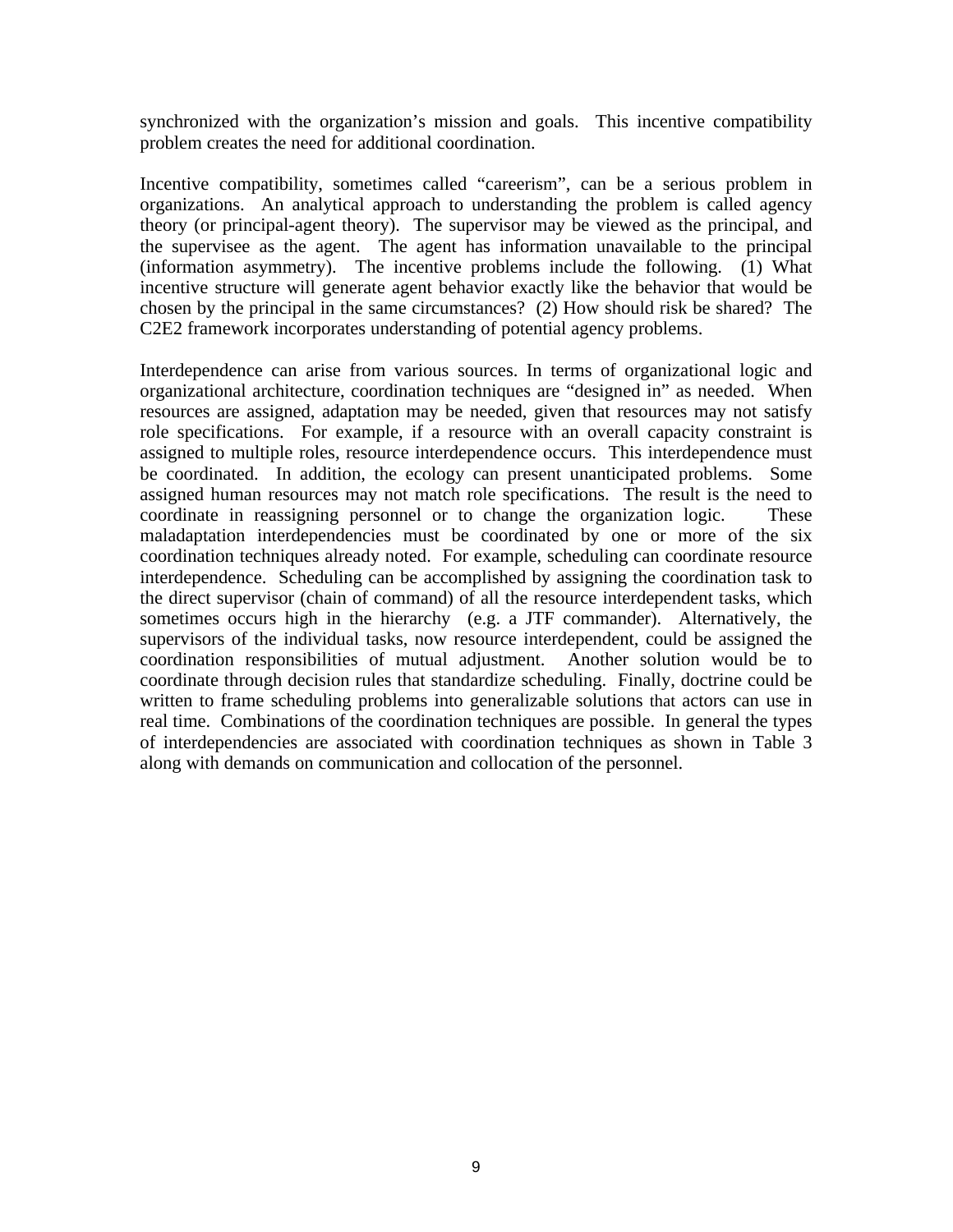| Interdependence | Coordination Type         | Communication | Priority For |
|-----------------|---------------------------|---------------|--------------|
| Type            |                           | Demand        | Close Unit   |
|                 |                           |               | Location     |
| Pooled          | Ideology, standardization | Low           | Low          |
|                 | (rules, procedures)       |               |              |
| Sequential      | Standardization (plans,   | Medium        | Medium       |
|                 | schedules); mutual        |               |              |
|                 | adjustment (liaison)      |               |              |
| Reciprocal      | Direct supervision,       | High          | High         |
|                 | mutual adjustment         |               |              |
|                 | (unscheduled              |               |              |
|                 | meetings)                 |               |              |
| Parallel (None) | None                      | None          | None         |

Table 3 Interdependence and Coordination Techniques

Another type of control-coordination is cybernetic control or feedback control. There are four operational modes for cybernetic control. The drivers of three types of modal behavior are the degree of analyzability of the process being controlled and the measurability of that process's output. Table 4 shows the relationship.

#### Table 4 Cybernetic Control Modes

| Output<br>Measurability | <b>Controlled Process Analyzability</b> |                           |  |
|-------------------------|-----------------------------------------|---------------------------|--|
|                         | Low                                     | High                      |  |
| High                    | Output control                          | Process or output control |  |
| $\sim 0W$               | Clan control                            | Process control           |  |

Output control occurs by setting output and monitoring goals. Process control occurs by formalizing the process and centralizing the development of the process procedures. These two modes rely on explicit knowledge. Clan control, which includes norms, rituals, conventions, and "symbolic" behavior (e.g., expressed beliefs), relies on social interaction and tacit knowledge. A fourth type of control, input control, also can generate control-coordination by setting constraints (bounds) on resources, which in turn upperbound the capacity for performing a task.

Some maladaptations involve the logic of the problem-focused process. This can occur because resources do not match the role specifications; decreased task performance thus may require the development of a new logic. Alternatively as the ecology evolves, a maladaptation can occur because the existing organizational logic does not match problems in the evolved ecology. The ORG Chart and the organizational logic can be used to identify and cope with this condition.

Other maladaptations of interest are authority-task gaps and virtual positions. Inconsistencies between the organizational logic, organizational architecture, and the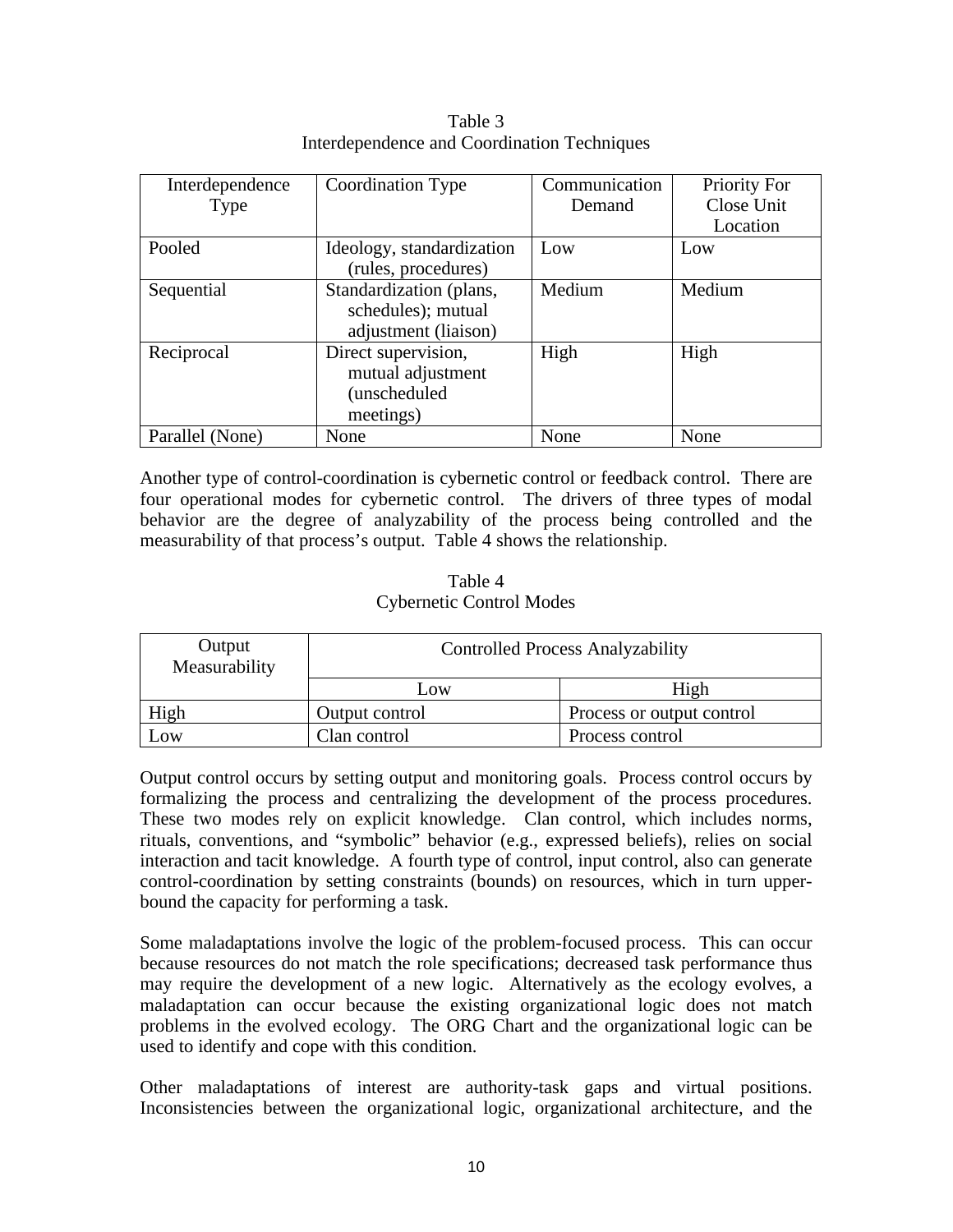control-coordination processes drive the emergence of authority-task gaps. Although most are unrecognized or simply tolerated, some are substantial. Authority-task gaps can provide checks and balances, but they are more typically emergent, unanticipated results of interactions that create an evolutionary path of inconsistencies. They flourish when resources are plentiful and coordination of "everything" becomes a goal. Authority-task gaps become authority-task problems when resources change or ecological fitness decreases (mission success is threatened). The existence of committees (standing or ad hoc) and multiple meetings suggest that authority-task gaps and problems exist. Their resolution evolves the organization toward fitness and improved unity of effort.

A virtual position is a composite of positions (both roles and resources) involved in a process that is not tied to any supervisor in the chain of command. More precisely, a virtual position represents a set of tasks performed by a composite entity (super-role) of three or more roles. Standing committees are an example of a virtual position. When officially recognized, they are called regulated virtual positions. Virtual positions emerge to cope with change and are associated with conflict and power struggles as they are "orthogonal" to established processes.

The discussion now turns briefly to the commanders and staffs as integral and critical parts of the control-coordination processes. Commanders are discussed first. From a decision-making perspective, commanders use two logics: the logic of consequences and the logic of appropriateness. The logic of consequences refers to deductive rationality exemplified by the engineering problem-solving method. The logic of appropriateness is a non-calculative rationality. It is exemplified by recognition-primed decisionmaking. (Decisions are made by matching the observed situation to an appropriate action. Matching is a pattern recognition mental process. The matching pattern is learned through education, training, and life experiences.) With experience, commanders gain tacit and explicit knowledge that manifests itself in terms of technical and interpersonal competencies. This knowledge, when combined with motivation and personality, shape individual level contributions of the commander to the coordination processes. Of particular import is the emergence of trust. Commanders deal with the principal – agent problem as both principal and agent. Pathologies (authoritarianism, manipulation, paternalism, permissivism) are ever-present potential individual weaknesses that can compromise the command process (and hence the control-coordination processes).

Effective teams require some degree of trust, which emerges from members' interactions. Teams enhance knowledge sharing and integration and so are suited to resolving complex problems. Although teams increase problem-solving capacity, they require autonomous coordination, which is learned through experience and training. Pathologies (e.g. group pressure toward blind acquiescence and conformity, groupthink, and an attitude toward risk that leads to riskier solutions) can occur.

The control-coordination processes are the infrastructure that enables command, as an art, to flourish or fail. The organizational logic and architectures, when instantiated by human (manpower) and technical systems resources, along with the necessary adjustments to them, enable the commander to adapt the force to an evolving ecology.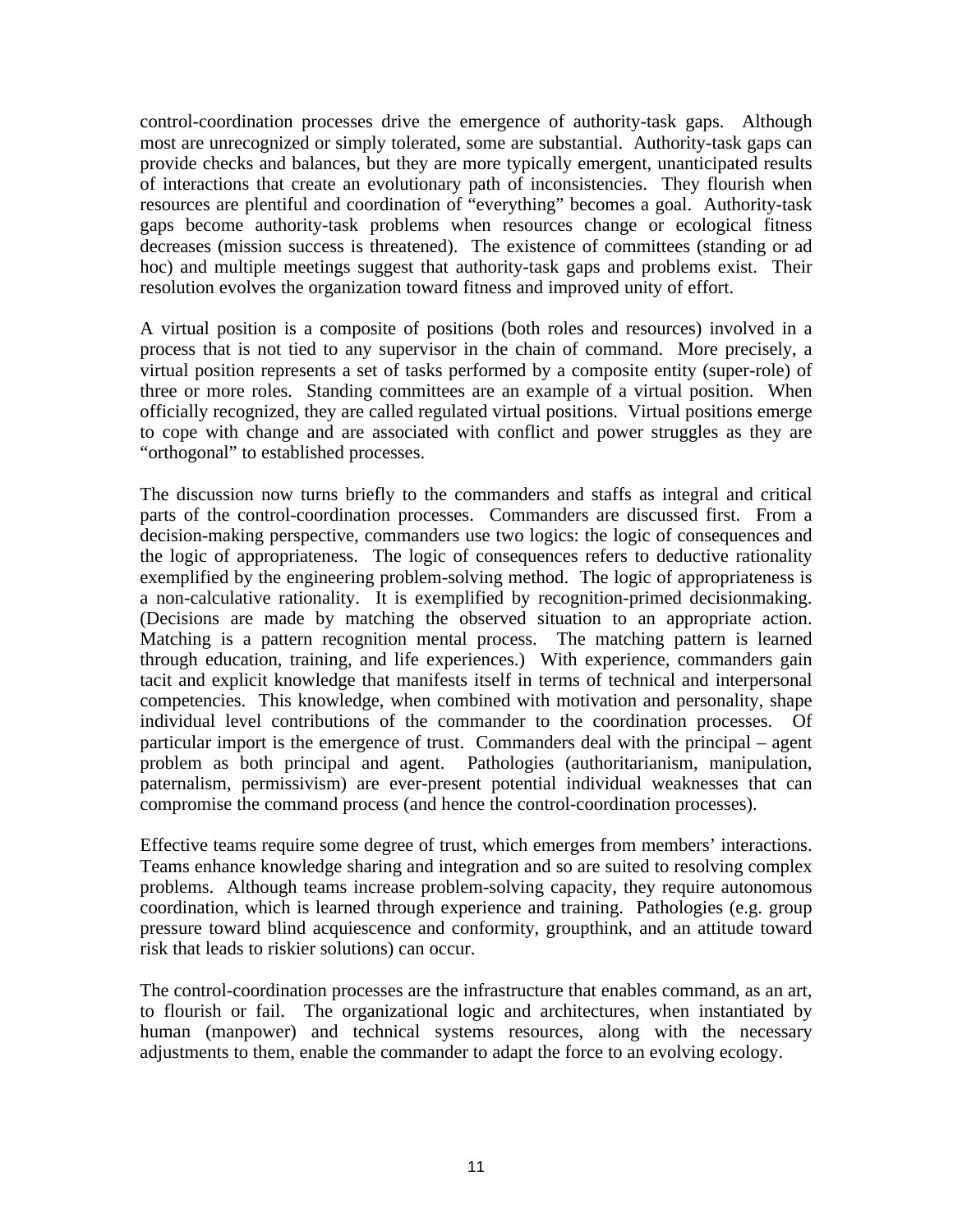#### *THE COMMAND PROCESS*

The command process involves deciding, leading and collaborating. It is executed by humans. It is observable as a dialogue among superiors, subordinates, and equals. As noted in JV 2020, it is the art of command and control. Metaphorically, it "rides" on the "surface" of the control-coordination processes.

Each commander assumes command with knowledge and an ability to understand based on a lifetime of experience, education, and training. Military professional schooling and training shape commanders to share doctrine and thought processes. Stated in terms of coordination techniques, commanders are coordinated by a learned ideology. A commander "exercises authority and direction" using a dialogue involving decisionmaking, leading, and collaborating. Decision-making has been discussed. Leading is well known with many aspects. Collaboration is increasingly critical as it is central to many coalition operations. Collaboration is frequently accomplished through negotiation. Negotiation also is appropriate for interactions with non-DoD agencies and departments and supporting commands. In the ecology of cooperation and conflict, negotiation and the needs for collaboration typically derive from incentive incompatibilities and the tradeoffs required to choose and take actions. Collaboration with negotiation is the process of seeking agreements on these tradeoffs. The concept of dialogue becomes central here; it also includes giving orders, seeking advice, and stating commander's intent. Dialogue is not created *de nova* by each commander, but is structured (templated) by the ideology of doctrine and TTPs.

The deciding, leading, and collaboration dialogue is inherently a social process. The representation of the ecology used for decision-making is based on collected data processed into information. Sensemaking is an interpretive social process that results in a socially constructed representation of the ecology (and the internal organization). As the command process proceeds through time, it is enfolded with other control-coordination processes and a force-wide social cognition, interpretation and action capability emerges from the interactions among the commanders in the chain of command and their staffs. This emergent force-wide social cognition, interpretation and action capability provides the basis for fitness in the ecology. This capability can change over time as personnel or technical systems change and as the ecology evolves. Battle group workups are an example of using training to focus the command dialogue and evolve the force-wide social cognition, interpretation and action capability.

#### **COPING IN THE ECOLOGY OF CONFLICT AND COOPERATION**

The command and other control-coordination processes are present and operating in each of the organizational agents in the ecology. Each agent searches for ecological fitness in terms of its own self-referential, fitness criterion (i.e., mission success as they interpret it). From the agent's perspective, this search process works on a strategy-action landscape using enterprise-level problem-focused processes. Metaphorically, the strategy-action landscape comprises peaks, mountains, plains, and valleys. For simplicity, consider the vertical axis to be a measure of mission success (e.g. probability of mission success). So higher "up the hill" improves ecological fitness. Strategy-action descriptions constitute the other dimensions. The shape of the landscape is driven by (1) the organization's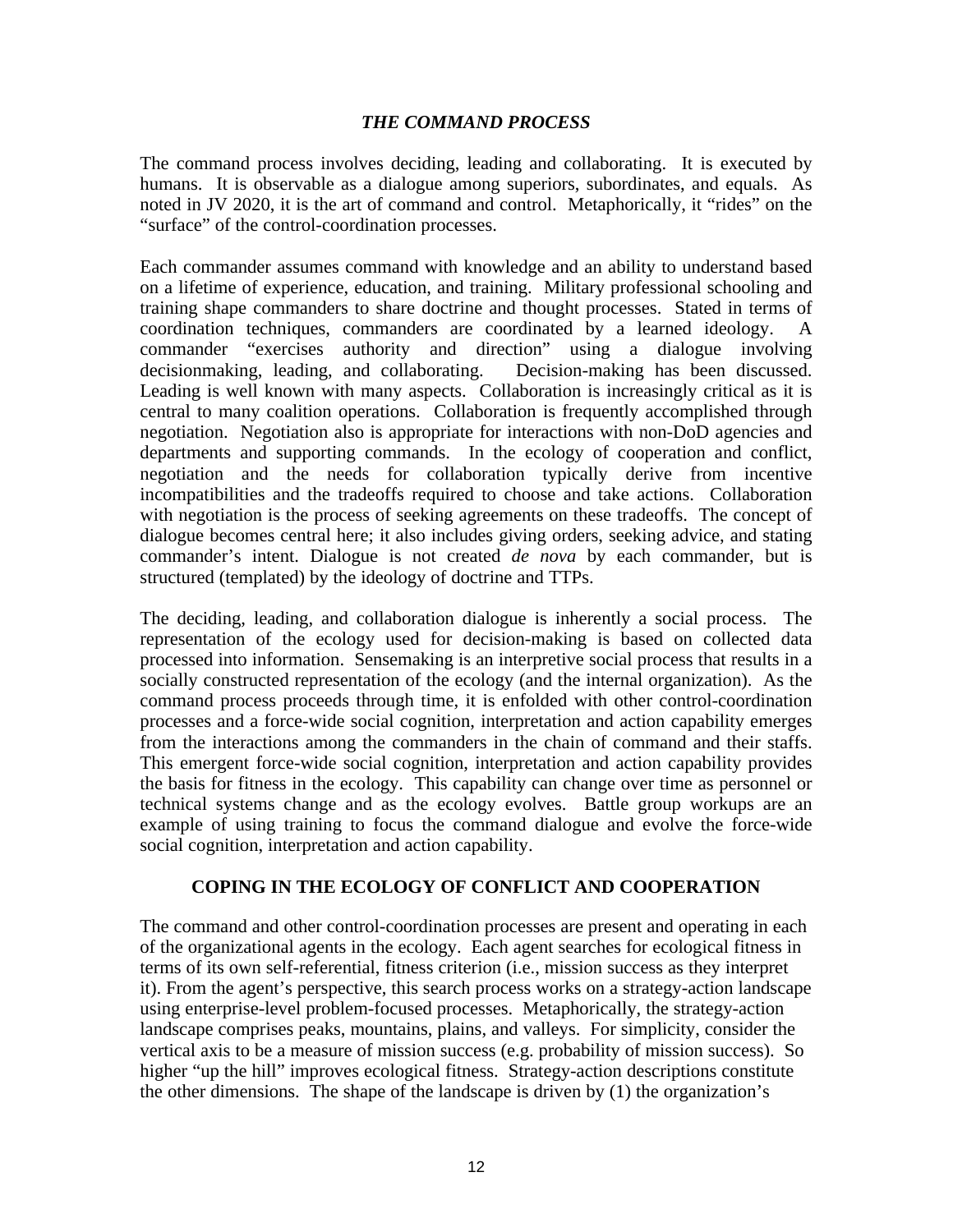command process and control-coordination processes and its emergent force-wide social cognition, interpretation, and collaboration capability; (2) the physical environment; and (3) the friends, foes and neutrals strategies, as interpreted by the agent.

Changes in an agent's own organization changes the landscape. As the physical environment changes (e.g. warfare effects, change of venue), the landscape changes. As others in the ecology change strategies, the landscape changes. Sometime the changes are plentiful and fast (far from equilibrium behavior). Other times, changes are few and slow (locally stable, near an equilibrium). The changes in the landscape are the dynamics of the inter-organizational interactions in the ecology. To search its landscape, each agent, usually an organization, depends upon its force-wide social cognition, interpretation, and collaboration capability for the search. As each agent in the ecology searches the strategic landscape and acts, all agents are impacted, and their strategic landscape changes. Broad patterns (e.g. battlefield flow patterns) emerge from these interactions. Depending on the agents' characteristics and their interactions, the ecology may have equilibria, be stable, and have time-paths that are near equilibrium.

The C2E2 framework describes the behavioral characteristics of such these problemfocused (search) processes according to the (1) the analyzability of the process and (2) consensus regarding the problem formulation (equivocality). This is shown in Table 5. (Note that these behavioral concepts also apply to purely internal problem-focused process behaviors.) "Management Science" behavior is almost algorithmic and mechanical; it searches locally in the landscape. "Incremental" processes focus on the means to solve an agreed upon problem. They are typified by local search and multiple "trial and error" iterations. A "garbage can" (a technical name) process searches large parts of the landscape seeking both a problem formulation and a solution. It is far from equilibrium behavior. It is typified by coalitional behavior, bargaining, and opportunistic action in the context of fixed decision deadlines. Finally "Carnegie" processes search for the problem formulation, given the capability to solve a large menu of problems. This type of search is local and typified by coalitional behavior, bargaining, and opportunistic action.

| Ambiguity | Equivocality              |             |  |
|-----------|---------------------------|-------------|--|
|           | $\overline{\text{OW}}$    | High        |  |
| High      | Incremental (Engineering) | Garbage can |  |
| Low       | Management science        | Carnegie    |  |

Table 5 Systematic Behavior of Problem-Focused Processes

The strategic problem-focused process includes problem identification and framing as well as finding solutions in the space of strategy dimensions. There are several possible generic strategic postures or types, which are defender, prospector, analyzer, hybrids of these three, or reactor. These strategic postures involve tradeoffs and dilemmas at ecological fitness "edges". These are described in Table 6. Note that they deal with the problems of command: adaptation, consistent execution, and unity of effort. The operating values for these edges (dimensions) are found by evolutionary search.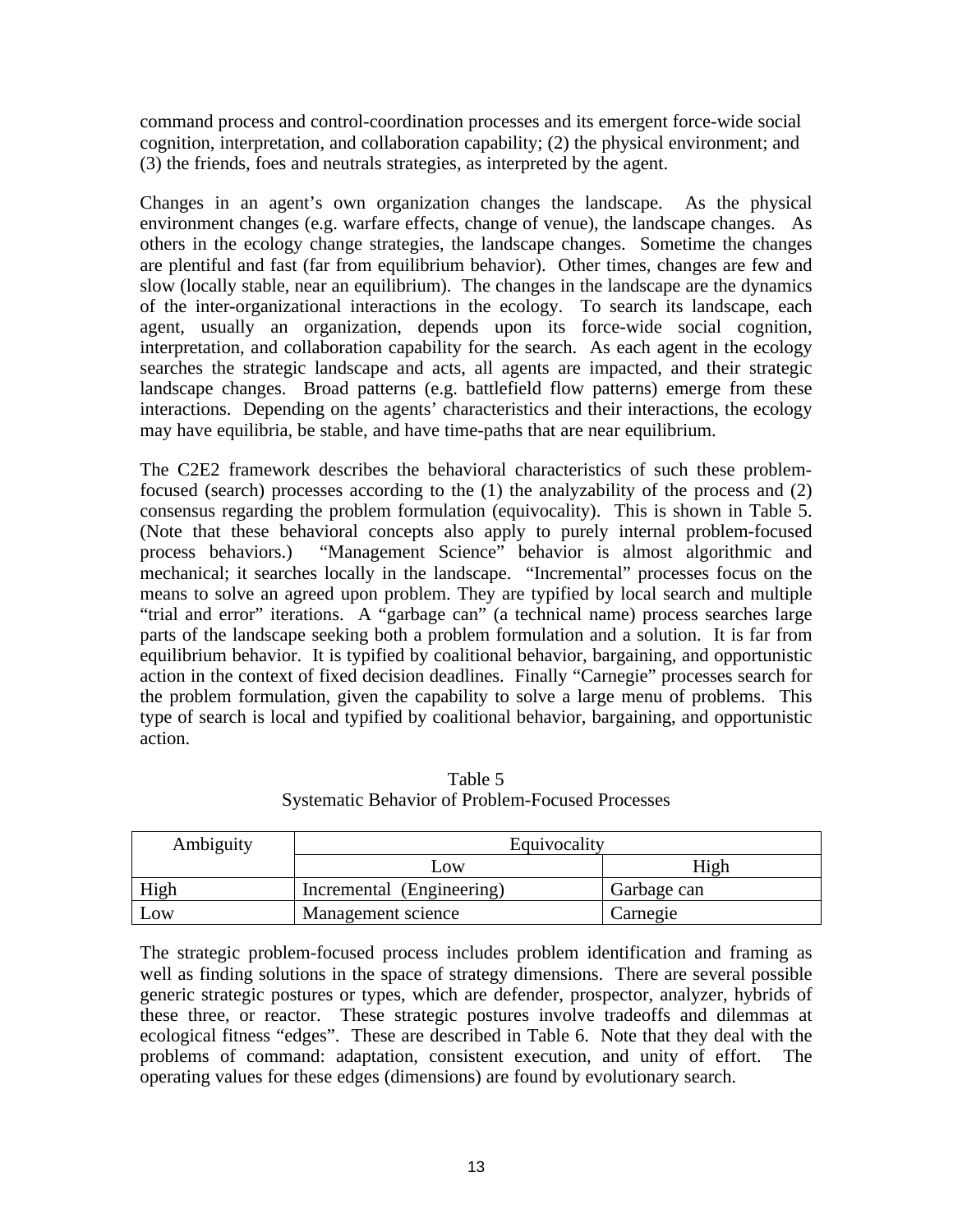#### Table 6 The Edges of Fitness

| Fitness edge    | <b>Dilemma</b>                                                 |  |
|-----------------|----------------------------------------------------------------|--|
| Improvisation   | Adaptively innovate vs. Consistently execute without falling   |  |
|                 | into either a chaos trap or a bureaucracy trap                 |  |
| Experimentation | Commitment to a future vs. Flexibility for a future without    |  |
|                 | falling into either a foresight trap or a no-sight trap        |  |
| Regeneration    | Exploit the old vs. Explore the new without falling into the   |  |
|                 | over-connected trap or the disconnected trap                   |  |
| Co-adaptation   | Collaborative synergies vs. Individual success without falling |  |
|                 | into either the lockstep trap or the star trap                 |  |
| Chaos           | Be in the most adaptable state at the edge of chaos without    |  |
|                 | falling over it.                                               |  |
| Time            | Steering by the wake or steering by a fantastical future.      |  |
|                 | Adaptation requires thinking about multiple time horizons      |  |
|                 | at the same time                                               |  |

In general, operational military forces (e.g. Joint Task Forces) are temporary organizations designed for specific missions. The assigned forces are existing operational units from the services. Each has a command process and controlcoordination processes with an emergent, force-wide, social cognition, interpretation, and collaboration capability. The force commander must co-create these problem-focused processes to integrate these forces. Commanders in the chain of command each adjust their organizational logic and organizational architecture to create the controlcoordination processes that are resource feasible. Authority-task gaps and problems and virtual positions are created, tolerated, and eliminated in the search for the ecologically fit, resource feasible control-coordination processes. The organizational logic sometimes is modified in specific knowledge domains to accommodate the available resources. The evolved logic may not be an ecological fit. Roles may be redefined to fit the characteristics of assigned personnel. This can reduce the ability to adapt and consistently execute. The force-wide social cognition, interpretation, and collaboration capability may decrease. The overall commander, operating through the command process and enabled by the force's organizational logic and architecture, seeks to integrate (e.g. using a common operating picture) these separate, possibly divergent, evolutionary command and control-coordination processes to achieve mission success (ecological fitness). In so doing, the commander becomes a critical part of the process that searches the strategic landscape. Issues of incentive incompatibility, ideological incompatibility (e.g. service perspectives) and physical incompatibilities need to be overcome. The on-going efforts with a standing joint force headquarters exemplify the importance and difficulty of the problem. This example is an indication of the type of military force behavior where the C2E2 framework can assist in informing a commander's decisionmaking. Finally, its complexity suggests why command and control is both art and science as emerging, adaptive systems effects become paramount. Future papers and monographs will expand the exposition of the framework and provide detailed references and applications.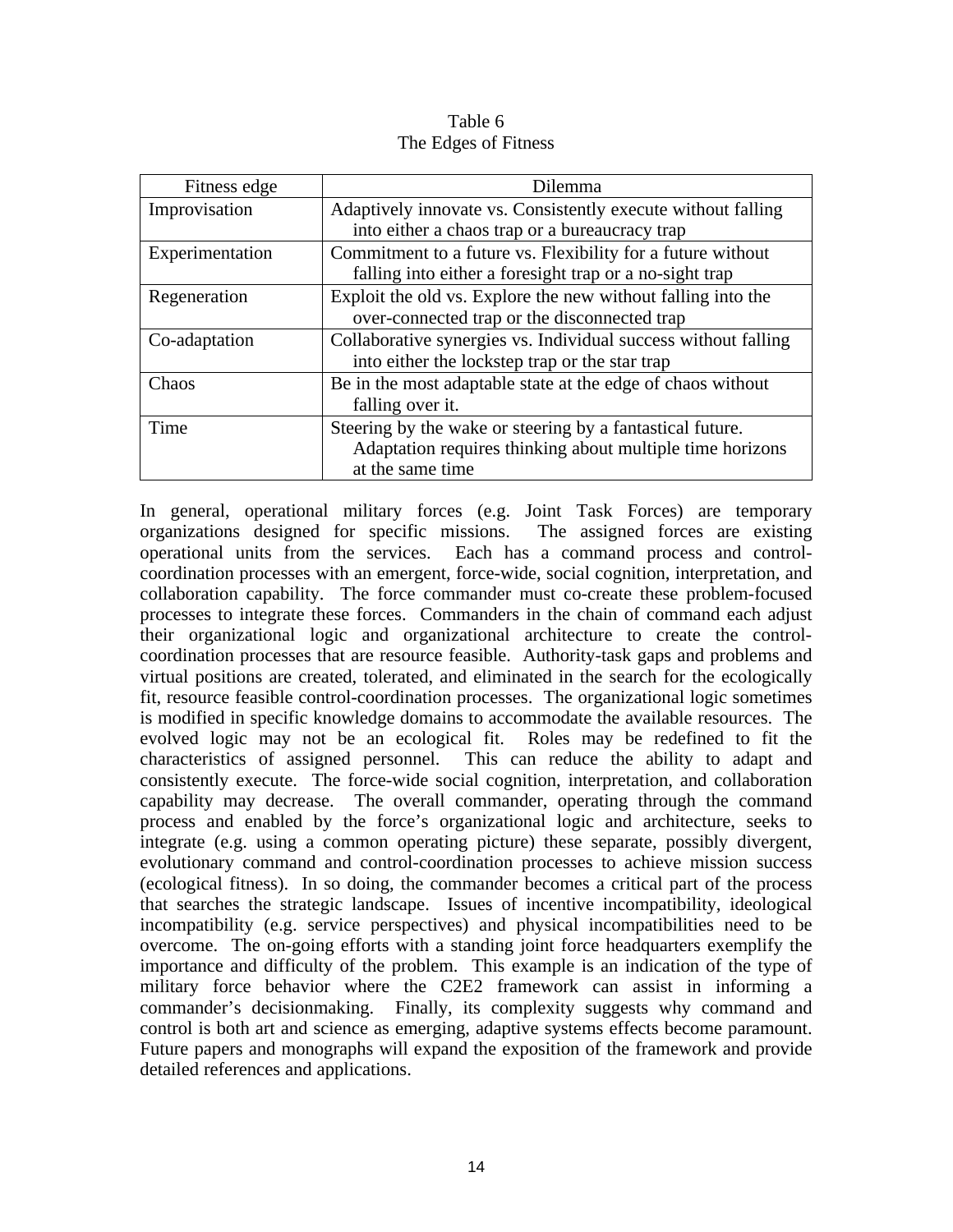#### **SELECTED BOOK BIBLIOGRAPHY**

Alberts, D., and R. Hayes, *Command Arrangements for Peace Operations*, 1995. Argote, L., *Organizational Learning: Creating, Retaining and Transferring Knowledge*, 1999.

- Axelrod, R., *The Complexity of Cooperation: Agent-Based Models of Competition and Collaboration*, 1997.
- Brown, Shona L. and Kathleen M. Eisenhardt, *Competing on the Edge: Strategy as Structured Chaos*, 1998 \*
- Builder, Carl, Steven C. Bankes, and Richard Nordin, *Command Concepts: A Theory Derived from the Practice of Command and Control*, 1999.
- Burton, Richard M., and Borge Obel, *Strategic Organizational Diagnosis and Design: Developing Theory for Application*, Second Edition, 1998. \*
- Burt, Ronald S., *Structural Holes: The Social Structure of Competition*, 1992.
- Carley, K.M., and M.J. Prietula, *Computational Organization Theory*, 1994.
- Chwe, Michael Suk-Young, *Rational Ritual: Culture, Coordination, and Common Knowledge*, 2001.
- Cohen, Eliot A. and John Gooch, *Military Misfortunes: The Anatomy of Failure in War*, 1990.
- Cohen, Michael D., and Lee S. Sproull, editors, *Organizational Learning*, 1996.
- Coveney, Peter, and Roger Highfield, *Frontiers of Complexity: The Search for Order in a Chaotic World*, 1995.
- Durlauf, Steven N., and H. Peyton Young, editors, *Social Dynamics*, 2001.
- Czerwinske, Tom, *Coping with the Bounds: Speculations on Nonlinearity in Military Affairs*, 1998. \*
- Elzinga, D. Jack, Thomas R. Gulledge, and Chung-Yee Lee, *Business Process Engineering: Advancing the State of the Art*, 1999.
- Epstein, J., and R. Axtell, *Growing Artificial Societies: Social Science from the Bottom Up*, 1996. \*
- Eve, Raymond, Sara Horsfall, and Mary E. Lee, editors, C*haos, Complexity, and Sociology: Myths, Models, and Theories*, 1997.
- Flake, Gary William, *The Computational Beauty of Nature: Computer Explorations of Fractals, Chaos, Complex Systems, and Adaptation*, 1998.
- Ferber, Jacques, *Multi-Agent Systems: An Introduction to Distributed Artificial Intelligence*, 1999.
- Grandori, Anna, *Organization and Economic Behavior*, 2001. \*
- James, Glenn E. (Major, USAF), *Chaos Theory: The Essentials for Military Applications*, Newport Papers, No. 10, Naval War College, 1996.
- Joint Chiefs of Staff, *Universal Joint Task List*, CJCSM 3500.04B, 1999. \*

Joint Chiefs of Staff, *Joint Vision 2020*, http://www.dtic.mil/jv2020/ \*

- Kauffman, Stuart A., *Origins of Order*, 1993.
- Klein, Gary, *Sources of Power: How People Make Decisions*, 1998. \*